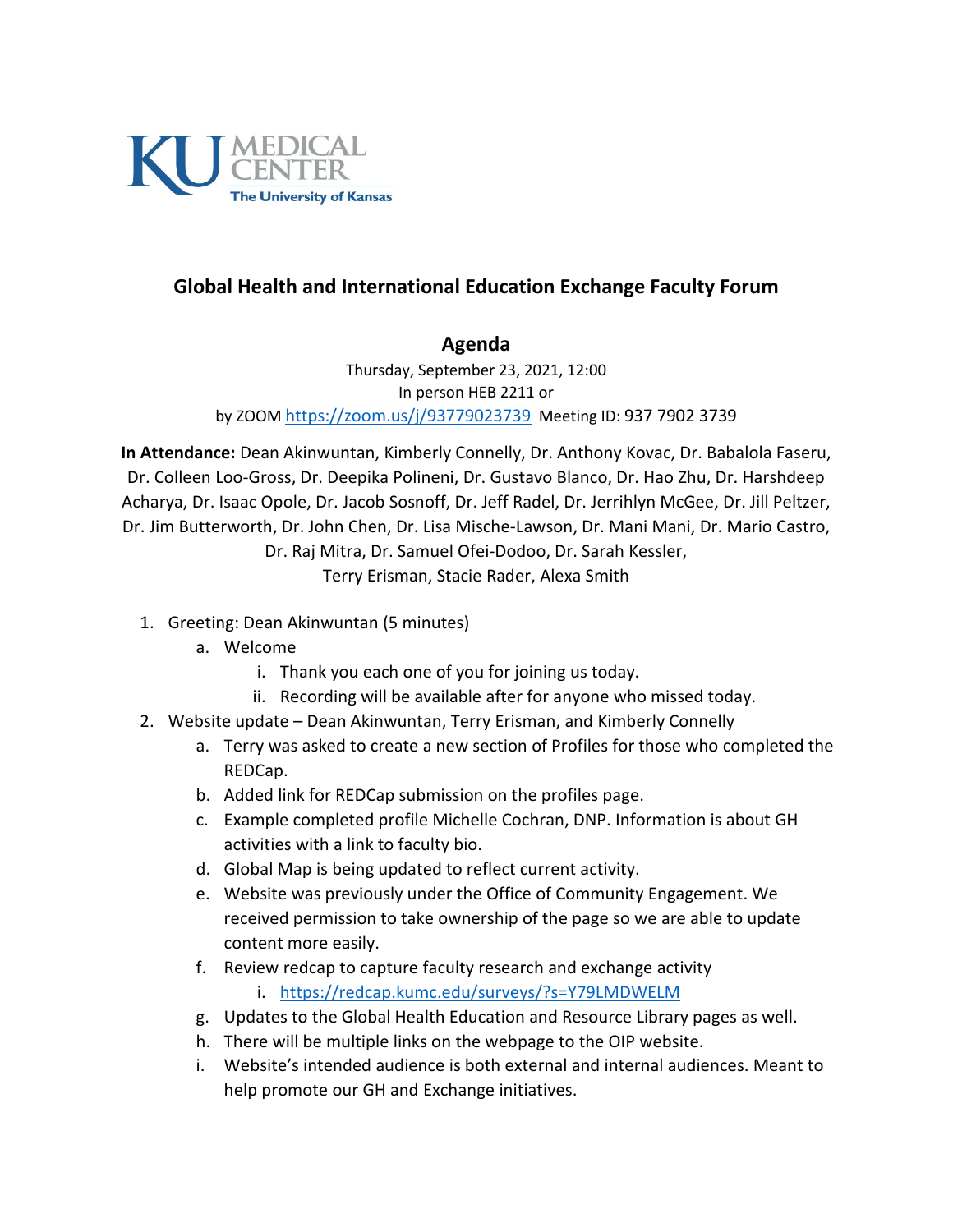- 3. Journal Club idea, format and discussion Dr. Jill Peltzer
	- a. Discuss articles.
	- b. Attend webinars.
	- c. Comments
		- i. Dr. McGee can share format from a CMH journal club she attended recently.
		- ii. Dr. Kessler suggested quarterly as a starting point.
		- iii. Possibly afterhours?
		- iv. Engage/include country partners/students in club.
		- v. Dr. Kovac began a quarterly Global Health group for those in Anesthesiology/Nurse Anesthesia both domestically and internationally. The journal club would be well received by our partners.
- 4. 12:30 Presentations on GH and IEE activities during the Pandemic Challenges and Opportunities (10 minutes). -Dr. Mario Castro
	- a. Looking forward to being a part of this group.
	- b. Dr. Jim Butterworth invited Drs. Castro and Fernando Marino to give two Zoom presentations for Guatemala partner on acute COVID-19 treatment and vaccine education. Both presentations were given in Spanish. Vaccination rate in Guatemala has gone from 0.1% to 7%.
	- c. Dr. Castro has been going to Honduras for 20 years. Originally began as a mission trip.
		- i. Helped build a hospital in a rural area.
		- ii. Visiting physician teams only provide specialty care that is unavailable in Honduras. The specialty care is for adults and pediatrics.
		- iii. Local teams create a list of those who need the specialty care in advance for the group.
		- iv. Model provides simultaneous education and research.
		- v. Published study with local university as a partner.
- 5. Review ravel Updates and Travel registration Stacie Rader, Program Manager OIP, (5 minutes)
	- i. Travel Registration, Domestic and International Travel
		- 1. We are asking all travel to be registered so we can help keep you updated on regulations regarding COVID-19.
		- 2. [https://www.kumc.edu/office-of-international-programs/register](https://www.kumc.edu/office-of-international-programs/register-travel.html)[travel.html](https://www.kumc.edu/office-of-international-programs/register-travel.html)
		- 3. Stacie, [srader@kumc.edu](mailto:srader@kumc.edu) is the main contact for travel registration.
		- 4. She will then follow up with the individual regarding the necessary steps for their travel.